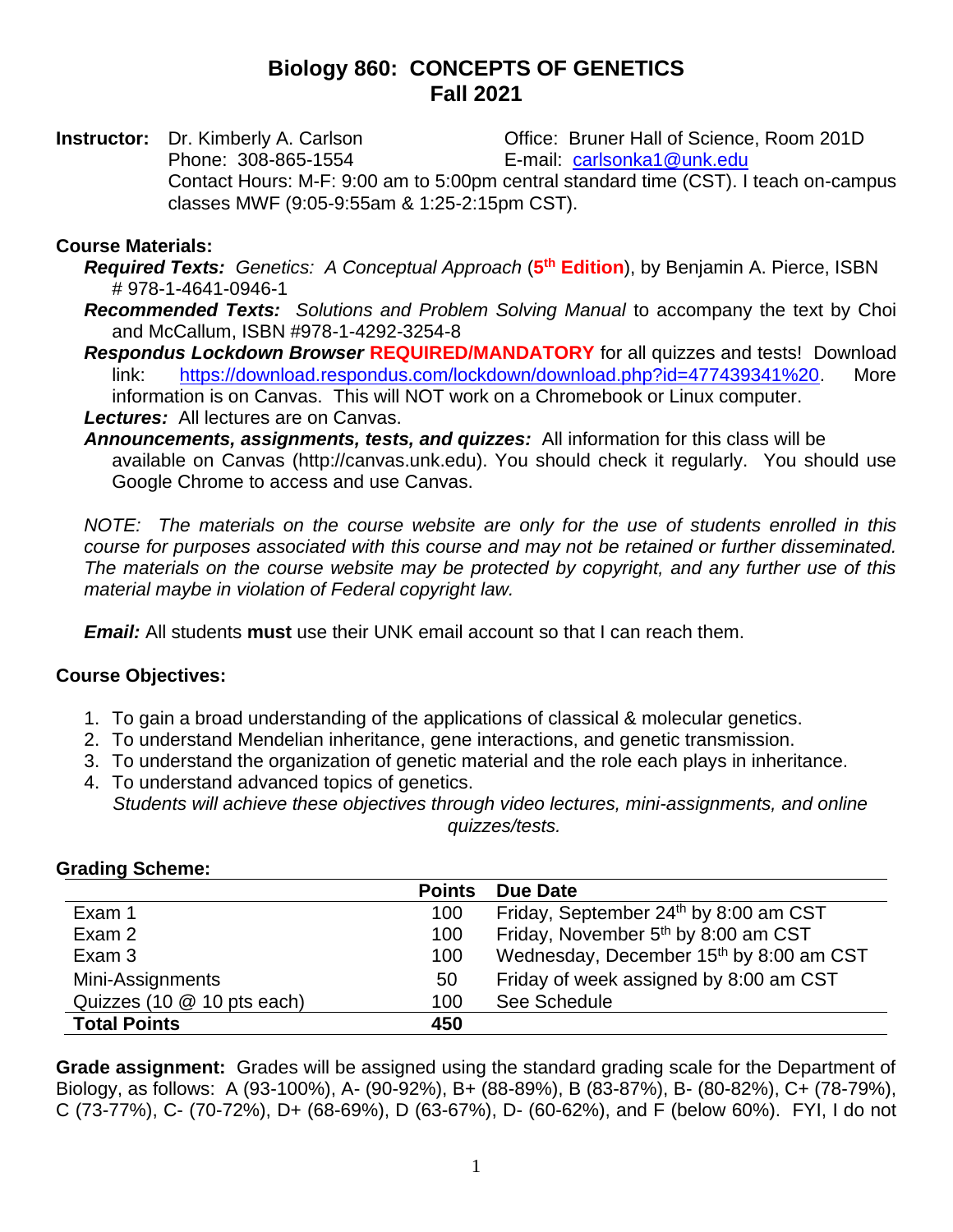round up grades. Therefore, if you have an 82.6%, you have earned a letter grade of a B-, not a B. Grade assignments are final unless there is a calculation error. Also,  $1\%$  point is = 4.5 points.

**Schedule: This class is a graduate level class.** I assume all of you have had a Biology course that covered introductory genetics at some point in your career. Therefore, some introductory material will not be covered in depth, but is presented in the text. Some chapters will not be covered in their entirety and chapters may be combined for lectures. Only the portions of the chapters covered in lecture will be on quizzes or tests. Some lecture material is not covered in the book, therefore watching the tapes and taking notes will be helpful. The quizzes and exams are listed below. This schedule is subject to change.

| <b>Week</b>   | Lecture                     | <b>Quiz/Test</b>                    |
|---------------|-----------------------------|-------------------------------------|
| #1            | Chapters 1 & 2              | No quiz or test!                    |
| 8/23-8/27     |                             |                                     |
|               |                             | Introduce yourself                  |
| #2            | Chapter 3                   | Timed quiz #1 over                  |
| $8/30 - 9/3$  |                             | Chapters 1 & 2                      |
| #3            | Chapter 4 & 6               | Timed quiz #2 over                  |
| $9/6 - 9/10$  |                             | Chapter 3                           |
| #4            | Chapter 5                   | Timed quiz #3 over                  |
| 9/13-9/17     |                             | Chapters 4 & 6                      |
| #5            |                             | Timed Exam #1 (Ch. 1-6)             |
| 9/20-9/24     |                             | Due 9/24 by 8:00 am CST             |
| #6            | Chapters 7 & 9              | No quiz or test!                    |
| $9/27 - 10/1$ |                             |                                     |
| #7            | Chapter 10 & 12             | Timed quiz #4 over Chapters 7 & 9   |
| 10/4-10/8     |                             |                                     |
| #8            | Chapter 11                  | Timed quiz #5 over Chapters 10 & 12 |
| 10/11-10/15   |                             |                                     |
| #9            | Chapter 13 & 14             | Timed quiz #6 over                  |
| 10/18-10/22   |                             | Chapter 11                          |
| #10           | <b>Chapters 15 &amp; 16</b> | Timed quiz #7 over                  |
| 10/25-10/29   |                             | Chapters 13 & 14                    |
| #11           |                             | Timed Exam #2 (Ch 7,9-16)           |
| $11/1 - 11/5$ |                             | Due 11/5 by 8:00 am CST             |
| #12           | Chapters 17 & 18            | No quiz or test!                    |
| 11/8-11/12    |                             |                                     |
| #13           | Chapter 19                  | Timed quiz #8 over                  |
| 11/15-11/19   |                             | Chapters 17 & 18                    |
| #14           | No new Chapters             | No quiz or test!                    |
| 11/22-11/26   | <b>Thanksgiving Break</b>   | <b>Thanksgiving Break!!!</b>        |
| #15           | Chapter 22                  | Timed quiz #9 over                  |
| 11/29-12/3    |                             | Chapter 19                          |
| #16           | Chapter 23                  | Timed quiz #10 over                 |
| 12/6-12/10    |                             | Chapter 23                          |
| #17           |                             | Timed Exam #3 (Ch 17-19, 22-23)     |
| 12/13-12/15   |                             | Due 12/15 by 8:00 am CST            |

**Exams:** Exams may be composed of multiple choice, true/false, application problems, case studies, and/or short essays. I believe that genetics and science exams in general should be an application of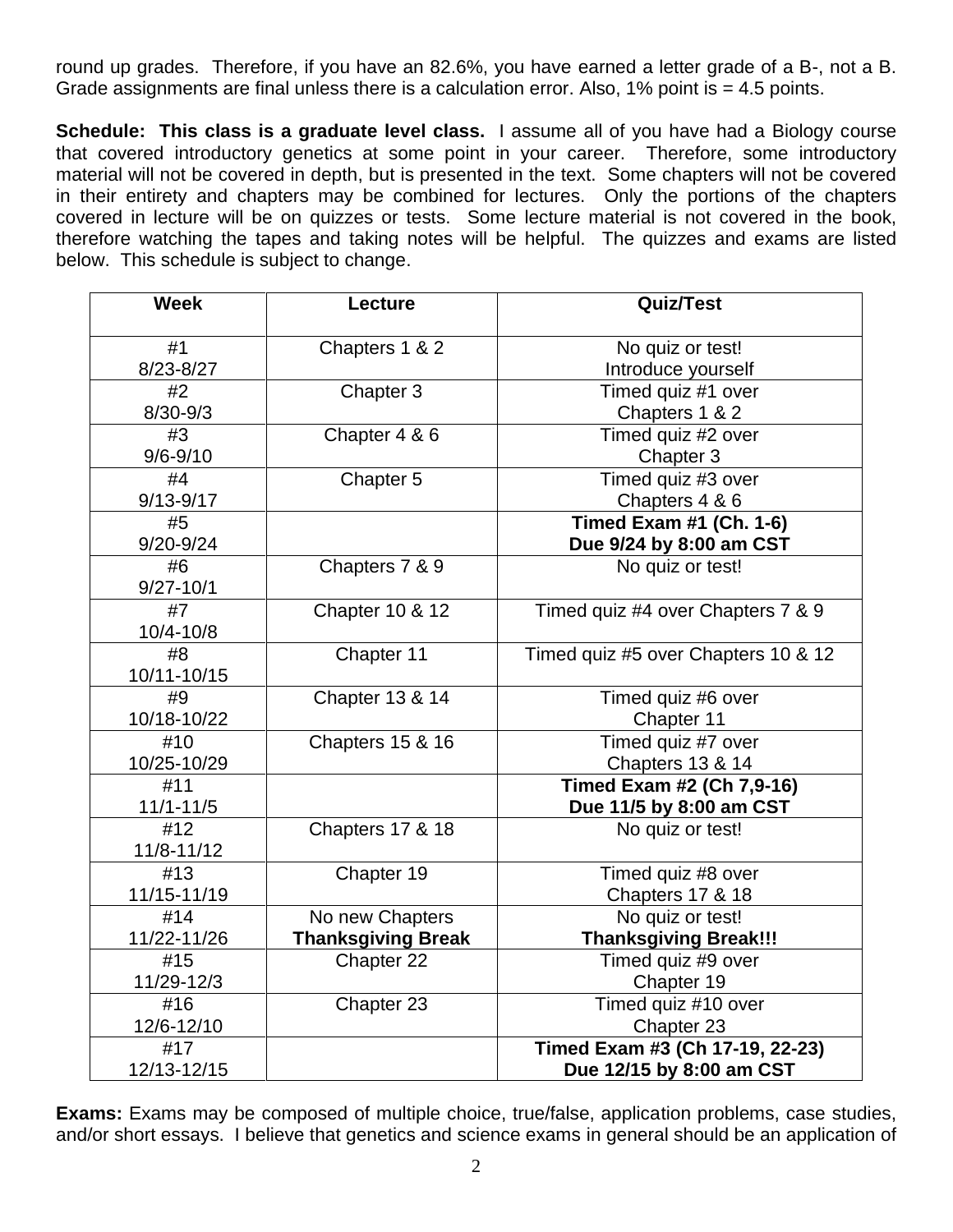the material learned, and not simply rote memorization. The exams are not comprehensive, in that, the questions asked will specifically address material covered since the last exam or in the case of the first exam, material since the first day of class. The material on the test will include **only** lecture material. These tests are a bit challenging and time consuming, which is why you have **an entire week** to complete them. If you have questions about the test, email me directly! Do not post questions on Canvas. If I feel it is something that needs to be shared with the entire class, I will post it on Canvas. The multiple choice/true or false portion of the exam will be taken as a timed online portion using the Respondus Lockdown Browser. The amount of time allotted will be announced at the time of the test. All of the questions will be given at once. If you run out of time while taking the test, you will not be given extra time. If you have a problem while taking your test, send me an email and I will deal with it as soon as possible. The computer displays a message to me that tells me what kind of problem you had, whether you took too much time or there was a computer problem. I will be available M-F from 9:00 am to 5:00 pm CST, but not constantly as I do have other teaching and research responsibilities. Everyone is expected to take all of the exams. **You must take all three exams to receive full credit. If you miss an exam, you will automatically fail and receive a letter grade of an "F".** The dates for the exams are listed on the schedule. For exams #1 & #2, both the online and take-home portions will be made available at 8:00 am CST on the Saturday before the Friday due date. For example, the first test will be put on Canvas at 8:00 am CST on Saturday, September  $18<sup>th</sup>$  and you have until 8:00 am CST Friday, September  $24<sup>th</sup>$  to take the online portion and email the take-home portion to me. For test #3, the test will be made available on Thursday, December 9<sup>th</sup> and is due on Wednesday, December 15<sup>th</sup> at 8 am CST. THE DEADLINES ARE **FINAL! THE ONLINE PORTION WILL BE REMOVED AT 8:01 AM CST ON THE DUE DATE. LATE PAPERS WILL NOT BE ACCEPTED. MAKEUP EXAMS WILL BE GIVEN ONLY UNDER EXTREME OR EXTENUATING CIRCUMSTANCES, WHICH CAN BE DOCUMENTED! In any and all cases, the final validity and acceptability of any excuse for absence are at my sole discretion**.

**Quizzes:** Throughout the semester, you will be given ten timed quizzes worth 10 points each, which will be taken using the Respondus Lockdown Browser. The quizzes will cover **only** the lecture material listed for that week. For all quizzes, you will be allotted 5 minutes to answer 5 multiple choice or true/false questions. All of the questions will be given at once. If we have done calculations in the lecture for a certain week, make sure to have a calculator with you at the time of the test. For quizzes with calculations, you will be allotted extra time. If you run out of time while taking the quiz, you will not be given extra time. If you have a problem while taking your quiz, send me an email and I will deal with it as soon as possible. The computer displays a message to me that tells me what kind of problem you had, whether you took too much time or there was a computer problem. I will be available M-F from 9:00 am to 5:00 pm CST, but not constantly as I do have other teaching and research responsibilities. Everyone is expected to take all of the quizzes. The dates for the quizzes are listed on the schedule and will be made available at 8:00 am CST on Saturday before the 8:00 am CST of Friday due date. For example, the first quiz will be put on Canvas at 8:00 am CST on Saturday, August 28<sup>th</sup> and you have until 8:00 am CST Friday, September 3<sup>rd</sup> to take the quiz. THE **DEADLINE IS FINAL! THE QUIZ WILL BE REMOVED AT 8:01 AM CST ON THE FRIDAY DUE DATE.** The purpose of these quizzes is to make sure that you are keeping up with the course material.

**Mini-Assignments:** The material for this class is from the lectures I have taped. The textbook is a reference for you. If there is a discrepancy between the lectures and the book, you should defer to the lecture material. If there is a question, always make sure to ask. In order to make sure that you are understanding and keeping up with the lecture material, I have embedded questions into the taped lectures. You will need to watch the lectures to find the mini-assignment. These will be worth from 5-10 points each. Not every lecture will have a mini-assignment. These will be due by 8 am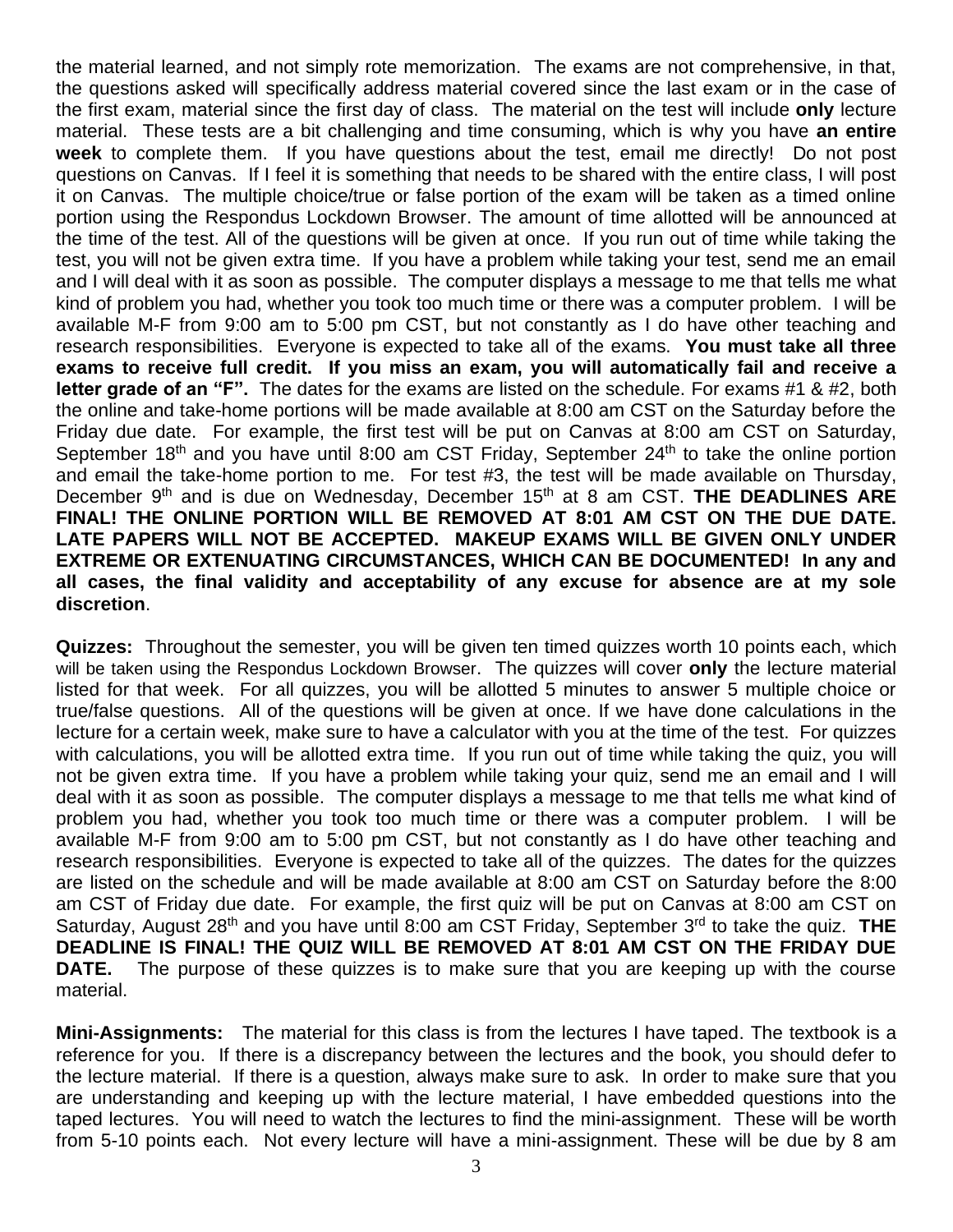CST on the Friday in the week they are assigned in the lecture. The first mini-assignment is your introduction that should be a video that includes you speaking. This is due Friday, August  $27<sup>th</sup>$  by 8:00 am CST. These cannot be made up and late submissions will not be accepted. These should be emailed to me at [carlsonka1@unk.edu](mailto:carlsonka1@unk.edu) and NOT posted on Canvas. Do NOT ask questions about these mini-assignments on Canvas.

**Discussion Boards:** For those of you who have taken an online class before, there is no graded discussion board for this class. There will be a discussion board available for you to discuss the lecture material. This is for your use to ask questions and discuss with your classmates, if you wish, but it will not count as part of your grade and is therefore not a mandatory part of this semester's class. **With the exception of your introductory post, which is your first mini-assignment.** I will regularly check the discussion board and participate in discussions. If you have a question that you want a quick answer to, email me directly and I will get back to you as soon as possible. **Do not post questions about quizzes, tests, or mini-assignments on Canvas!** 

**Students with Disabilities:** It is the policy of the University of Nebraska at Kearney to provide flexible and individualized reasonable accommodation to students with documented disabilities. To receive accommodation services for a disability, students must be registered with the UNK Disabilities Services for Students (DSS) office, 175 Memorial Student Affairs Building, 308-865-8214 or by email [unkdso@unk.edu](mailto:unkdso@unk.edu)

**UNK Statement of Diversity & Inclusion:** UNK stands in solidarity and unity with our students of color, our Latinx and international students, our LGBTQIA+ students and students from other marginalized groups in opposition to racism and prejudice in any form, wherever it may exist. It is the job of institutions of higher education, indeed their duty, to provide a haven for the safe and meaningful exchange of ideas and to support peaceful disagreement and discussion. In our classes, we strive to maintain a positive learning environment based upon open communication and mutual respect. UNK does not discriminate on the basis of race, color, national origin, age, religion, sex, gender, sexual orientation, disability or political affiliation. Respect for the diversity of our backgrounds and varied life experiences is essential to learning from our similarities as well as our differences. The following link provides resources and other information regarding D&I: <https://www.unk.edu/about/equity-access-diversity.php>

**Students Who are Pregnant**: It is the policy of the University of Nebraska at Kearney to provide flexible and individualized reasonable accommodation to students who are pregnant. To receive accommodation services due to pregnancy, students must contact Cindy Ference in Student Health, 308-865-8219. The following link provides information for students and faculty regarding pregnancy rights. [http://www.nwlc.org/resource/pregnant-and-parenting-students-rights-faqs-college-and](https://urldefense.proofpoint.com/v2/url?u=http-3A__www.nwlc.org_resource_pregnant-2Dand-2Dparenting-2Dstudents-2Drights-2Dfaqs-2Dcollege-2Dand-2Dgraduate-2Dstudents&d=DwMFAg&c=Cu5g146wZdoqVuKpTNsYHeFX_rg6kWhlkLF8Eft-wwo&r=BJkIhAaMtWY7PlqIhIOyVw&m=RgBL3s2VNHfvD5ReMK2q_PhwYU8dbEt1vxs1BO4WkpQ&s=MmB91XAzaW-E7UPMXPGx9tWJQbTWJYyYzM8gLjhEzQ0&e=)[graduate-students](https://urldefense.proofpoint.com/v2/url?u=http-3A__www.nwlc.org_resource_pregnant-2Dand-2Dparenting-2Dstudents-2Drights-2Dfaqs-2Dcollege-2Dand-2Dgraduate-2Dstudents&d=DwMFAg&c=Cu5g146wZdoqVuKpTNsYHeFX_rg6kWhlkLF8Eft-wwo&r=BJkIhAaMtWY7PlqIhIOyVw&m=RgBL3s2VNHfvD5ReMK2q_PhwYU8dbEt1vxs1BO4WkpQ&s=MmB91XAzaW-E7UPMXPGx9tWJQbTWJYyYzM8gLjhEzQ0&e=)

### **Reporting Student Sexual Harassment, Sexual Violence or Sexual Assault**

Reporting allegations of rape, domestic violence, dating violence, sexual assault, sexual harassment, and stalking enables the University to promptly provide support to the impacted student(s), and to take appropriate action to prevent a recurrence of such sexual misconduct and protect the campus community. Confidentiality will be respected to the greatest degree possible. Any student who believes she or he may be the victim of sexual misconduct is encouraged to report to one or more of the following resources: **Local Domestic Violence, Sexual Assault Advocacy Agency** 308-237- 2599; **Campus Police (or Security)** 308-865-8911; **Title IX Coordinator** 308-865-8655 Retaliation against the student making the report, whether by students or University employees, will not be tolerated. If you have questions regarding the information in this email please contact **Mary** 

**Chinnock Petroski, Chief Compliance Officer [\(petroskimj@unk.edu](mailto:petroskimj@unk.edu) or phone 8400).**